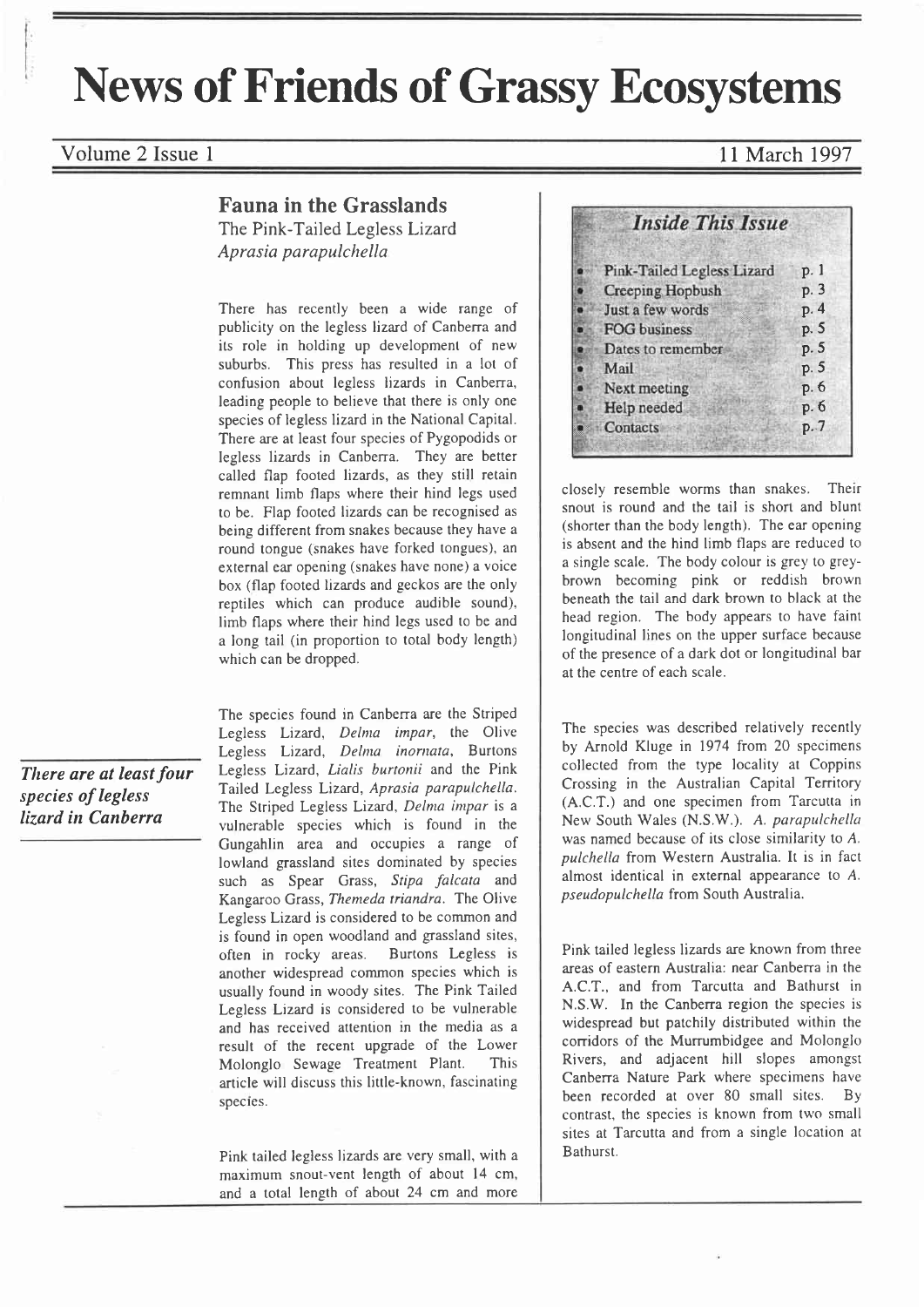Although A. parapulchella is apparently widespread in the Canberra region, the extent of suitable occupied habitat is estimated to be<br>less than  $16 \text{ km}^2$ . The sparse patchy The sparse patchy distribution and the fact that the species is found in such a small total area is one aspect which has lead to conservation concern for the Iizards.

In the Canberra region A. parapulchella typically occupies relatively open grassland sites on hill sides or river valley slopes where there is a substantial cover of partially buried rocks derived from decomposing rhyodacite or other Silurian volcanic rock types. Near Tarcutta the species is found beneath large fragments of granodiorite. The habitat of the species at the single Bathurst site is similar to that of the A.C.T. populations.

The species is thought to be a grassland specialist because it is nearly always found in sites which have not been pasture-improved and where there is a moderate to extensive cover of native grasses, particularly kangaroo grass (Themeda triandra) which is an indicator of less-disturbed sites. My research on the species has found that Themeda triandra was an indicator species of A. parapulchella sites, particularly if it occurred in high abundance and dominated a site. The lizards generally do not occur in areas where there is a cover of trees or tall shrubs although many of the sites where the lizard thrives are now secondary grasslands, having most of their tree cover removed. It is possible that the lizards survived in open rocky sites where tree cover was sparse and have moved out from these sites since clearing.

Pink tailed legless lizards are found by turning rocks. The species is fossorial, living beneath rocks in burrows which have been constructed by and are often inhabited by ants. Ants are usually present with the lizards and frequencies of co-occurrence have been recorded up to 95 percent, depending on climatic conditions. This is one of the most fascinating aspects of the species biology as very few species are able to live with ants. Part of my research on the species has determined that they live with at least eleven species of ants and one species of termite. The species is also a dietary specialist, feeding exclusively on the larvae, pupae and adults of at least five species of small ants. Ants from three subfamilies are eaten, including both seed harvesters and scavengers.

The lizards are not found under all types of stones and the particular stones used as homesites are generally small averaging less than 500  $\text{cm}^2$ , and are usually partially embedded in the soil. The lizards may be faithful to the same homesite over an extended period of time, with some individuals being found beneath the same rock at different times of the year. Shed skins are also frequently present with lizards, indicating longer residency at a homesite. Beneath these stones the activity of the lizards is apparently affected by temperature and soil moisture. Individuals are not found during dry summer weather, or when daily temperatures exceed about 25 °C. It is likely that they seek shelter in burrows during unfavourable weather conditions. They may therefore occur in an area and not be surveyed because of this aspect of their biology. Some authors have suggested that this behaviour influences the perception of their conservation status, suggesting that the species is rarely found because its habits are poorly known.

Like other members of the Pygopodidae, A. parapulchella is egg laying with a clutch size of two. Gravid specimens have been collected in December but nothing is known of the egg laying site or the number of clutches laid in each season. Information on sex ratios, recruitment, longevity and age at maturity is also lacking. It is not unusual to find adults, subadults and juveniles sheltering beneath the same stone, indicating that the species may be social.

Nothing is known of the movement frequency or patterns of A. parapulchella. Observations suggest that lizards do move occasionally away from their burrows as they have been collected from roadsides and urban areas and have been captured in pitfall traps. It is possible that A. parapulchella is seasonally active and that males move in search of mates. Collections of animals from roadsides and houses surrounding reserve areas indicate that lizards may be trying to move between localised populations in search of mates.

Pink tailed legless lizards are a fascinating member of our grassland flauna and have some very interesting and unique characteristics. Although they are quite small and inconspicuous they have a valuable role in our grassland communities and provide another example of why grassland conservation is so important.

.....Sandie Jones

Only 16km<sup>2</sup> of suitable habitat occurs in the Canberra region

The lizard may need to move between localised populations to find mates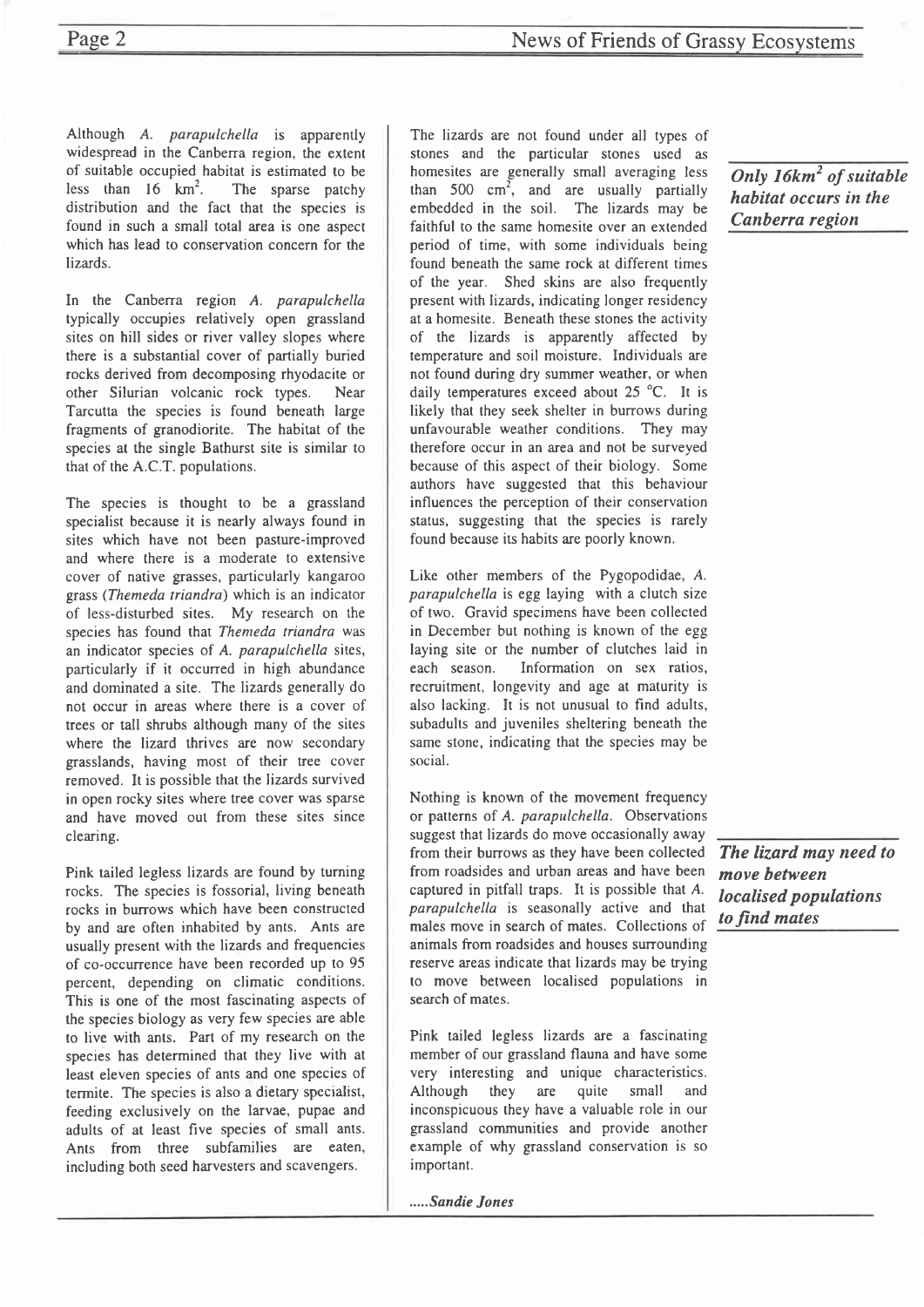#### Grassland flora profile Dodonaea procumbens F. Muell. Creeping Hopbush

Family - Sapindaceae - a Iarge family with many Australian genera including, apart from the various hop-bushes, tall rainforest trees (e.g. Native Tamarind Diploglottis australis) and the arid-adapted Rosewood (Alectryon oleifolius).

Field description - Easily identified in its grassland habitat by its mat-forming habit, Dodonaea procumbens can nevertheless be mistaken for some Pultenaea species with <sup>a</sup> similar habit, especially in woodlands (although I have yet to see both species growing together). The leaves of D. procumbens are however quite distinct, clearly showing two or three teeth toward the tip - the leaves of the procumbent Pultenaea species are never toothed. All doubt is dispelled of course in the spring, when *D. procumbens* mats may be covered with distinctive staminate flowers, or later when these are replaced by papery capsules - the "hops" that give members of the genus their vernacular name.

The flowers and fruits are variable in colour. In one small population of D. procumbens that I have examined, the flowers ranged from lemony-yellow through to orange and bright crimson-red. The hops are also similarly coloured, though in more muted tones. See Harden (1991) for a detailed botanical description.

Range - This species has a very interesting disjunct distribution. Three isolated populations are known - one in the Mt Lofty Ranges of South Australia, one in the Grampians in Victoria and one on the South east New South Wales (Rowell 1996). In NSW it is most common in the Michelago - Bredbo area of the Monaro District, though new populations have been discovered - most notably at Bobundara (Rowell 1996), Dry Plains (J. Dorrough pers. comm.) and Lake Bathurst (I. Crawford pers. Comm.). I turned up a population at Numeralla.

Habitat - Harden (1991) states that D. procumbens occurs in open woodland on sandy soil of flat low-lying areas in Southeastern NSW. This is somewhat misleading as I have never seen this species in habitat that matches that description, though apparently the Lake Bathurst population is in woodland on

low-lying land. On the Monaro, Creeping Hopbush occurs on skeletal or clayey soils on ridges or hill slopes - either in open woodland or natural grassland. The best place to see this species is on exposed road cuttings in the Bredbo area. This species grows on tilted shales at wind-swept sites - these seem to be the common environmental variables where it occurs on the Monaro.

Status - D. procumbens is listed as Schedule 2 (vulnerable) in the NSW Threatened Species Conservation Act 1995 No 101. It occurs sparsely, in widely scattered localities and is under threat from weed invasion and pasture improvement in the grasslands where it is still holding on. It appears to be vulnerable to heavy grazing as well, and rabbits and shading associated with tree-planting are also potential threats (Rowell 1996). This species is not found in any conservation reserves.

Notes - The Creeping Hopbush Dodonaea procumbens is a very interesting species - both because of its unusual and attractive habit and its disjunct distribution pattern. This species appears to be a coloniser, and while being a threatened species, it nevertheless appears to colonise bare patches, as can be seen on exposed road and rail cuttings within its range.

This plant has great horticultural potential attractive and able to tolerate severe conditions. An interesting feature of old specimens is that they often have the appearance of gnarly old weather-beaten trees, with bare branches sprawling across the ground with tufts of glossy green foliage at their ends. Because of its toughness, D. procumbens may also have potential in rehabilitating roadsides and other similar landscaped areas and may also be of use under electric fencing, as this mat-forming shrub rarely grows taller than a few centimetres, while covering areas up to a metre and a half across.

Finally, populations of this rare plant, <sup>a</sup> significant feature of grassy ecosystems of the South-east, need protection under some form of conservation measure - whether that is in <sup>a</sup> National Park, Nature Reserve or by Voluntary Conservation Agreement, as no known reserve currently contains this species.

#### References

Harden, G.J. (1991) Flora of New South Wales vol. 2. Royal Botanical Gardens, Sydney

Creeping Hopbush is a vulnerable species under threat from weed invasion and pasture improvement

Older specimens may look gnarly and weather-beaten but their toughness makes them suitable for roadside rehabilitation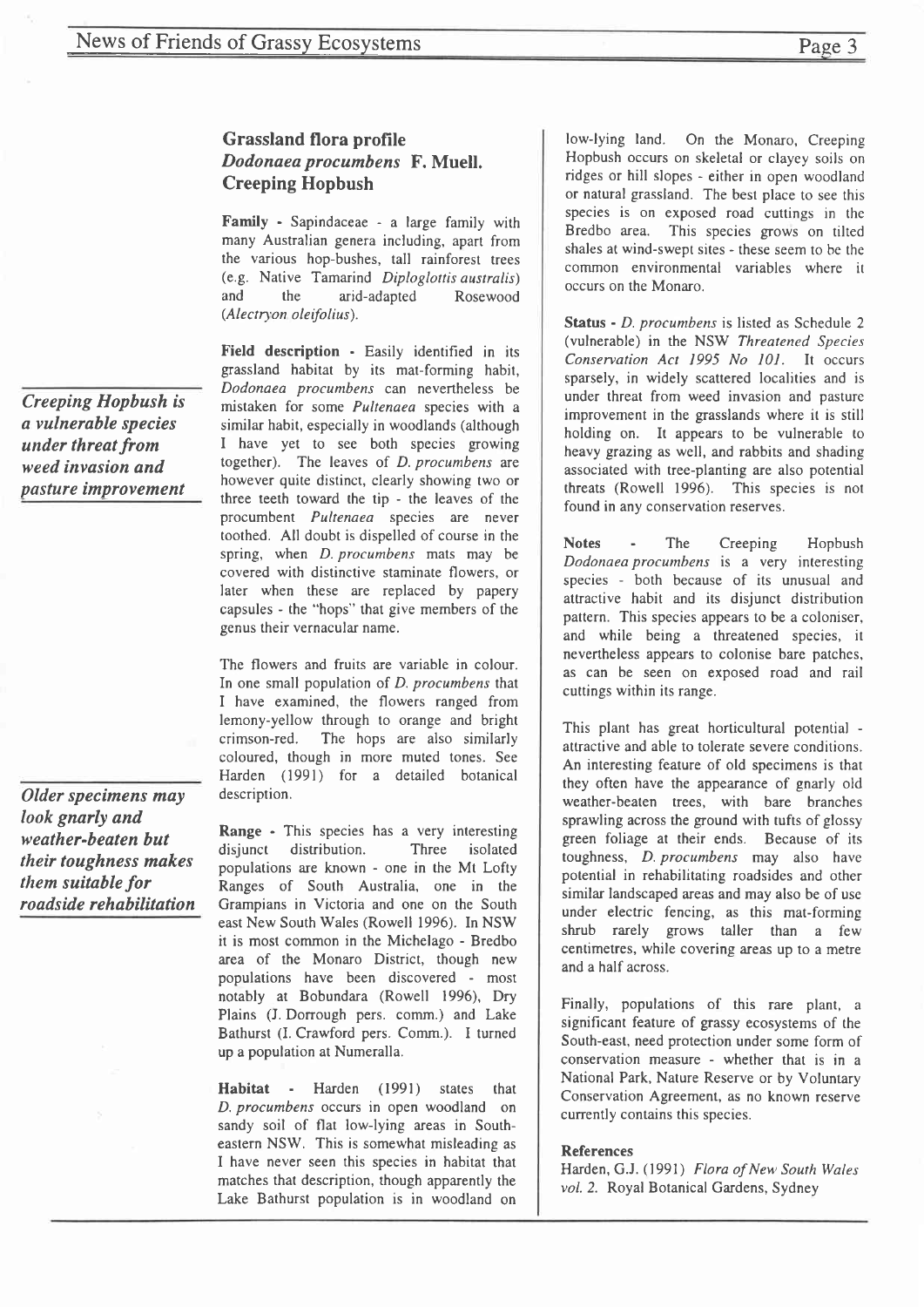Rowell, A. (1996) A study of the native grasslands of the Monaro District. A report for the NSW NPWS and DUAP (Hentage Assistance Program).

.....Rainer Rehwinkel

#### Just a few words ....

Our last meeting was held during December 1996. We met as a group with high spirits following a well organised and successful grasslands conference. In retrospect with Christmas coming up this was probably the last quiet weekend many of us had for some time. Hopefully you all had a safe and happy holiday period. Now we have settled back into the work/school routine it is a good time to renew our interests in grassy things.

The December meeting heralded much change for FOG as shown by the following. Sandie Jones has stepped down and I have taken on the role of convenor. We have a new name - Friends of Grassy Ecosystems (we still keep FOG). We have changed the structure of the group, hopefully sharing the load a bit. We are well on the way to having a formal constitution which will enable us to become incorporated. This is a formidable list but lets look at each of these in greater detail.

I would like to thank Sandie Jones for all of the effort she put in for FOG over the last couple of years. During 1996 as convenor she managed to keep things rolling along pretty well. The change over of convenor from Edwina to Sandie caused FOG to evolve as it learnt to exist on a part time basis. However, these changes were inevitable for a group of our size. Having a full time person at the helm is rather unusual for a community organisation. To Sandie's credit at the same time she was also pursuing her PhD, an academic career and planning her wedding. Sadly for us, Sandie is moving away from Canberra to follow her professional ambitions. She is taking up <sup>a</sup> lecturing position with Melbourne University. I suggested to her that she might like to open the Victorian branch of FOG. As yet she has not given me a reply ! Good luck with the new job Sandie.

As I said, you now have a new convenor. I must stress from the outset that I am taking on this role solely on a part time basis, as did Sandie. Like many of you I have professional

commitments that I must attend to. These along with my family responsibilities will always take priority over other matters. I hope that in the future the new group structure (see below) will allow work to be shared throughout the group rather than by the faithful core. Remember that the greatest cause of community group demise is from burnout. Lets not let this happen to us. Where possible I ask you to contact me at home rather than at the office. There is a answering machine on this number (see contact info).

The choice for a new group name was driven by both scientific and political considerations. There was some concern that it isn't just grasslands that need community protection but a number of other grassy ecosystems (for example grassy woodlands). The last FOG meeting thought that it would be more correct to direct attention to the pressures on all these systems rather than just one. I have given this <sup>a</sup> lot of thought and have come to disagree with this decision. While the "ecologist" within me understands the need for scientific accuracy my "media ego" suggests this is a backward step. Over the last two years we have developed a lot of respect and credibility as "Friends of Grasslands". Over this time our full name has become more widely known than our acronym (FOG). With a change of name we would be losing this recognition. Besides, "Friends of Grassy Ecosystems" is such a mouthful. I believe that within our new constitution we should define our area of interest as all grassy ecosystems. However, I dont think the public and more importantly the politicians initially want to know about the technical differences between grass communities. Let's get them fired up with a simple focus and slip in the detail when we have got their interest. I would appreciate some more discussion about this at the next meeting.

The other major move for FOG is our new structure. I wrote about this in the previous newsletter. It is a flatter approach having removed the committee system. Basically specific people take the responsibility for coordinating our efforts in particular directions (See contacts info). Note the key word is "Coordinate". For this system to work these people must have helpers (see help wanted section). If you wish to take on a coordinator role or help out a coordinator please contact me or the relevant person. We will also use the list of personal interests recorded with your membership details as a source of potential helpers. There is still plenty of jobs to be done. It is your group, you should keep it running !

Thanks Sandie for a job well done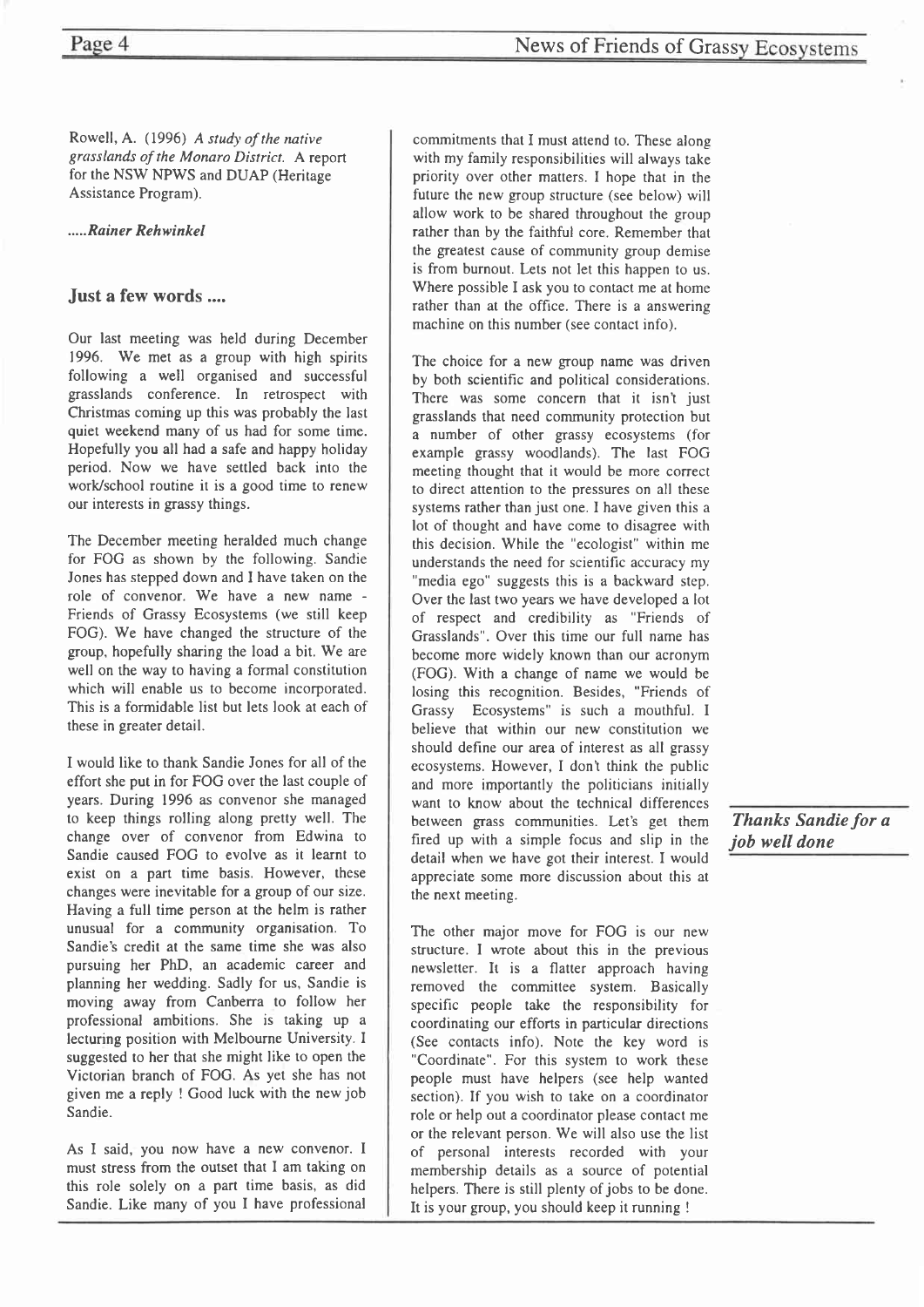Constitution and incorporation for FOG

Graeme Evans has put in a lot of hard work to develop a draft constitution that will enable the group to become incorporated. There are many reasons why we need to formalise our existence, here are two. First, it is far easier to seek government funding from the base of an incorporated organisation. Second, without incorporation we cannot purchase insurance and individuals who organise group outings are personally responsible if accidents occur during the outing. More discussion will occur about this document at the next meeting. To save costs (\$100) we are not sending everyone <sup>a</sup> copy. Loan copies are available from me and I encourage those of you who are interested in the future of FOG to take a look prior to the meeting.

There are a number of other things on the agenda but space prevents me from writing in full about them. Just to wet your appetite; on the horizon are: a permanent base for the group to meet, reduced membership fees, a database of people who have expressed support for the group, a web page, a stewardship program to support your local grassland and regular article by FOG in the local newspapers.

Don't forget the group won't survive without your input!

.....Ar1 Langston

#### FOG business

If you are interested in any of the following business items please contact the convenor.

The Conservation Council of the South-East Region & Canberra is publishing an environmental directory which will include information about FOG. The directory will be <sup>a</sup> who is who of environmental people. It will list community organisations, business and government departments who are engaged in environmentally friendly activities in the ACT and surrounding region.

Following a proposal by NSW NPWS for the state listing of Tympanocryptis lineata pinguicolla the eastern earless dragon has now been listed as endangered in NSW. Hopefully the funding and protection associated with this listing will improve its conservation prospects. FOG through its membership of the TLP regional recovery team has been actively seeking this action.

FOG is also participating in the development of a National Recovery Plan for Tympanocryptis lineata pinguicolla (eastern earless dragon).

FOG has been asked to participate in a series of workshops investigating Plans of Management for Canberra's open space.

Art Langston attended the general meeting of the Conservation Council of the SE Region & Canberra where their policy on animal welfare was discussed.

Isabel Crawford attended a meeting to address funding of community programs through the National Heritage Trust. She and others are following this up with ACT Parks & Conservation.

#### Dates to remember

The following dates should be of interest to FOG members. Please let me know of any dates that you think should be included.

All March 1997 National Landcare Month Theme - Revegetation

22nd March 1997 2:0Opm - Seminar - Rutidosis leptorrhynchoides NSW NPWS 6 Rutledge St, Queanbeyan RSVP John Wilkes (06) 238 2490 by  $18<sup>th</sup>$  March

20th April 1997 1:00pm - 7:30pm LandcareFest. A display of the activities of Landcare and environmental organisations City Wdk

23-27th June 1997 Australian Network for Plant Conservation Third National Conference Coffs Harbour Jeanette Mill (06) 2509509

l4th September 1997 Green Up Day Environmental organisations are asked to initiate an activity which raises the awareness of Australia's natural environment

l6-l9th September 1997 Landcare: Changing Australia Conference Adelaide Convention Centre Andrew Curtis (08) 3039339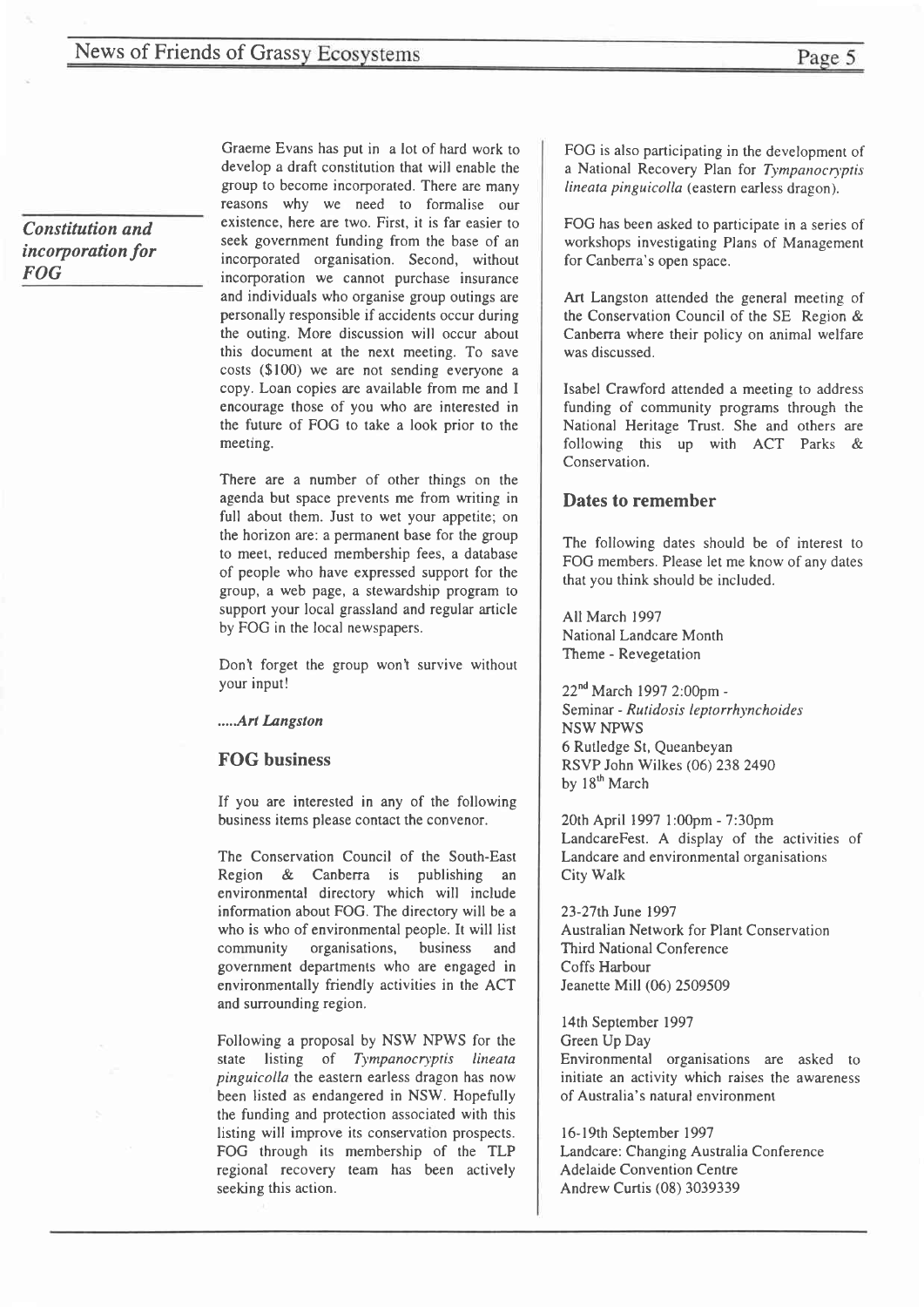9-12 December 1997 The Other 99% Symposium - Conservation and Biodiversity of Invertebrates Sydney Coordinator (02) 3206224

#### Mail

We receive newsletters and information papers from a number of sources. All papers are held and are available for interested members to read.

Newsletter - Environmental Defenders Office No.l - January 1997

Newsletter - ACT Park Care

Newsletter - Bushlines (Environment Australia) November 1996

Paper - Plans of Management for Canberra's urban open space

Newsletter - ANIC News Official newsletter of the Australian National Insect Collection No.9 - October 1996

Newsletter - Sustainable Times Newsletter of the Environment Centre and Conservation Council February 1997

### Can you help ?

If you would like to help out with any of the following FOG activities please call the coordinating person. Contact details at the back of the newsletter.

National Heritage Trust -

Any ideas for projects that would be suitable for FOG to apply for funding under the NHT should be directed to Isabel Crawford (see contacts). The deadline for submissions is early April.

LandcareFest -

FOG will be presenting a stand outlining the activities of the group at the Canberra LandcareFest (part of the Canberra Science

Festival). People are required to prepare promotional material and staff the stand. Contact Sandy Kay (after hours please).

Plans of Management for Urban Space -

FOG has been asked to participate in workshops investigating options for the management of Canberra's open space. A discussion paper is available for reading. Contact Art Langston.

Green Up Day -

Environmental organisations are asked to initiate an activity which raises the awareness of Australia's natural environment. Any suggestions or people wanting to take this on ?

Grassland Info -

O'Connor Ridge Parkcare Group is seeking information and references about grassy ecosystems that may be effected by the John Dedman Parkway. Anyone with knowledge please contact Art Langston. Deadline is 20th March.

### Next Meeting

Sunday 6<sup>th</sup> April 1997 1:30pm Grassland walk at Woden Property Meet on western side of Monaro Highway one paddock south of the model aeroplane club. Look for Art Langston's white Toyota Hilux (YXQ-371) parked on the edge of the road. Access is over a fence.

General meeting to follow at the Education Center on Mugga Mugga. Entrance road is opposite National Standards Laboratory on Narrabundah Lane

Help needed